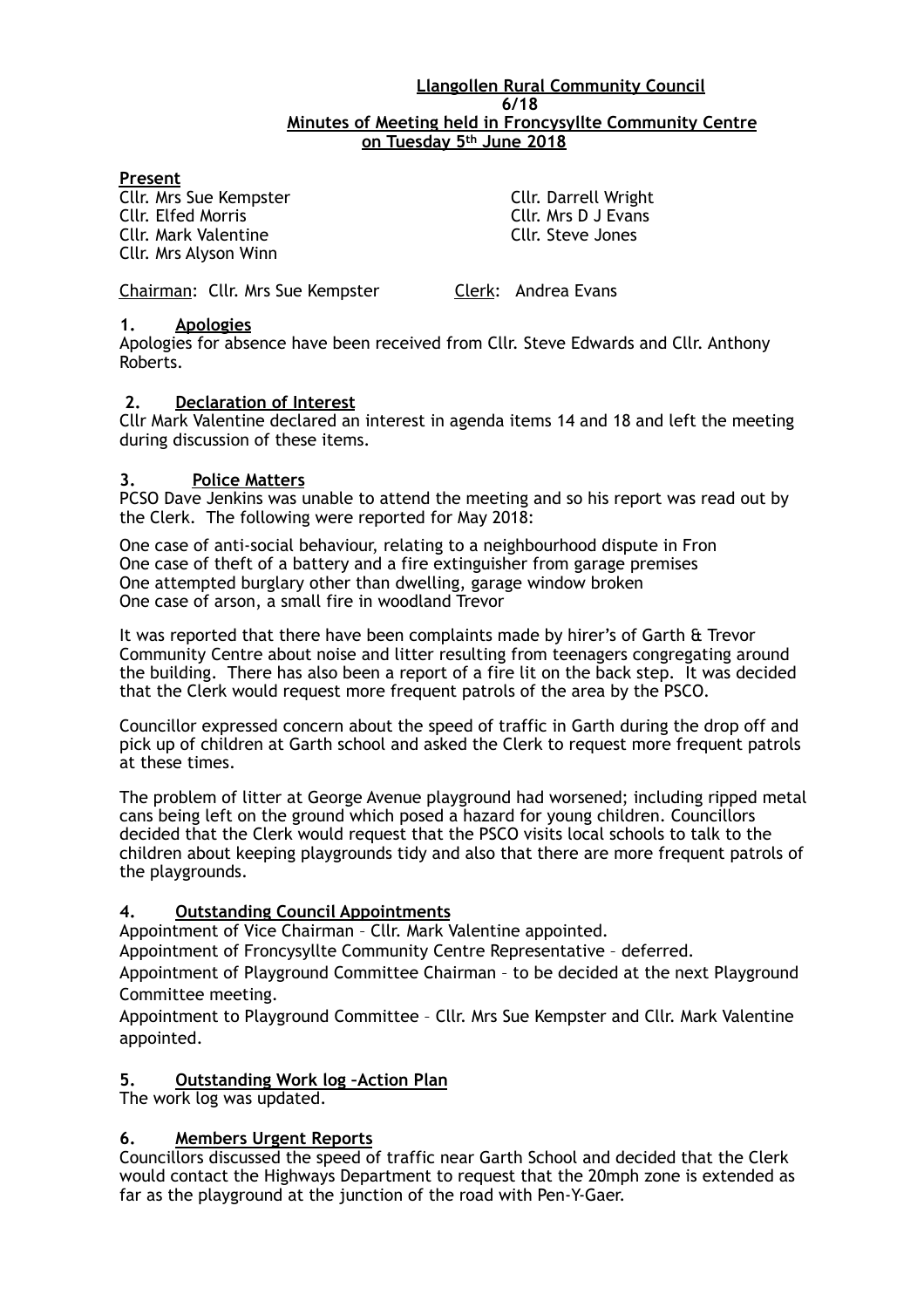Cllr. A Roberts had requested grass cutting at the Cwnallis junction on the A5. **7/18**

## **7. Minutes of the Previous Meeting**

The minutes of the previous meeting had been distributed and were accepted as a true record. The minutes were signed accordingly by the Chairman.

## **8. Matters Arising from the Minutes**

Councillors discussed the recent problems encountered due to the cars and buses of visitors to the WHS parking on Trevor estate and in Froncysyllte. It was decided that the Clerk would invite representatives of WCBC and CRT to the next Council meeting in order to discuss the ongoing problem of WHS visitor parking in the community.

## **9. Planning**

Two-storey extension to dwelling **Dee View Methodist Hill Froncysyllte Llangollen P/2018/0198 REFUSED** 

Single-storey rear extension and garage conversion **Braemar 23 Wenfryn Close Trevor Wrexham P/2018/0253 GRANTED** 

Replacement of 2 No. UPVC windows with painted hardwood sash windows to ground and first floor

**2 Canal Terrace Froncysyllte Llangollen P/2018/0369 PENDING** 

## **10. Correspondence**

**WCBC**  Youth Support Grant 2018-2019 is now open Proposed restriction Methodist Hill Froncysyllte Kingdom Monthly Report April 2018

## **One Voice Wales**

GDPR update Future Generations Commissioner for Wales: Well-being in Wales Report Training courses June 2018 Ageing Well in Wales: Progress/Impact & Reach Reports Good Practice Exchange Forward Programme 2018/19 Natural Resources Bulletin – Issue 28 – May 2018 Report from One Voice Wales' representative on Betsi Cadwaladr Stakeholder Reference Group

## **Planning Aid Wales**

Place Plans & the Value of Community Engagement in Planning – Monday 18th June, **Cardiff** 

## **Wales Audit Office**

Reflecting on year one: How have public bodies responded to the Well-being of Future Generations (Wales) Act 2015?

**Arcadis**  Trevor Basin Area Masterplan presentation held on 14th May 2018

**U.K. Parliament**  Susan Elan Jones MP Surgery poster

**Ken Skate AM**  Garth bus service

**AVOW 8/18**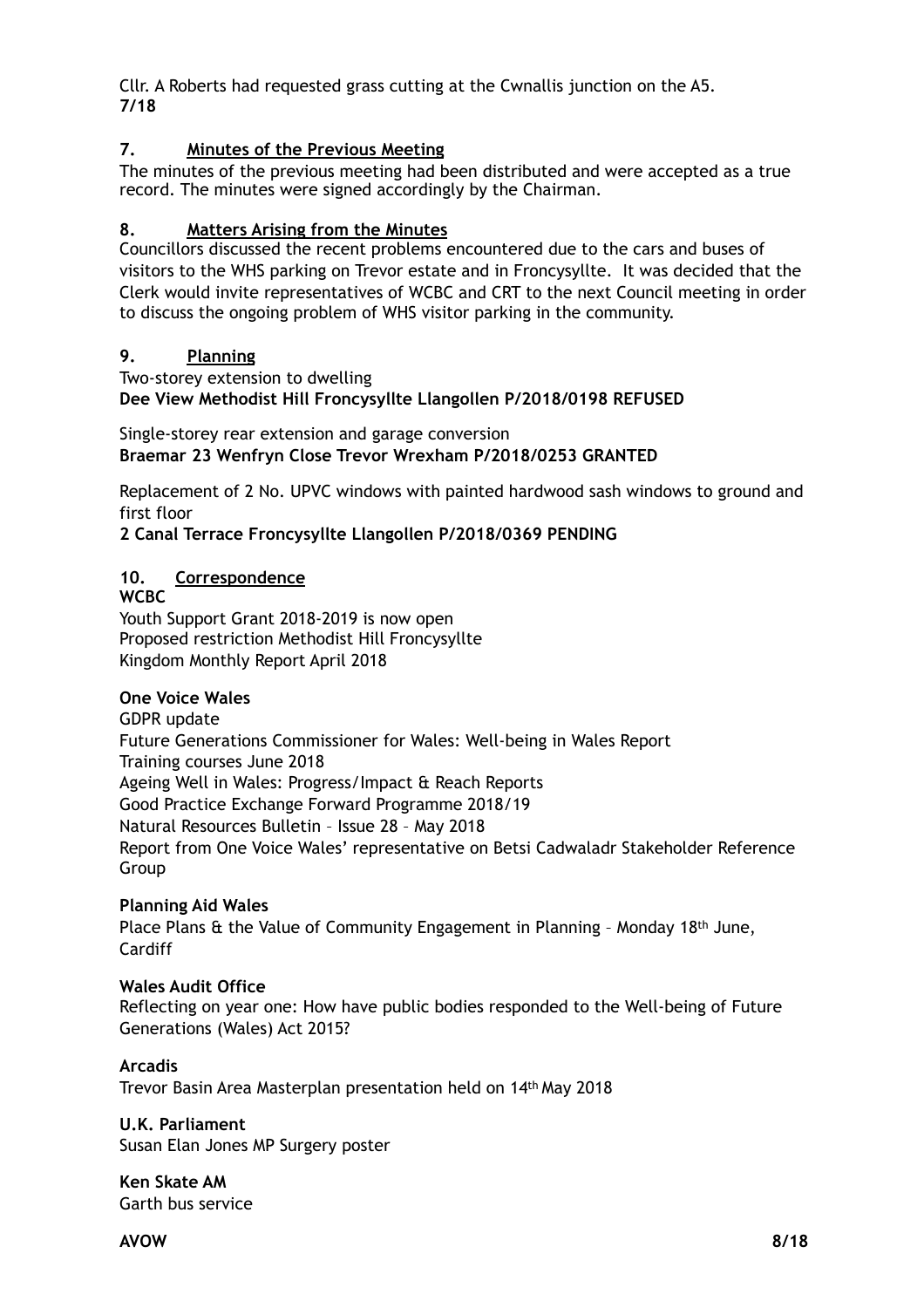Annual General Meeting 20th July 2018

## **NWCHC**

Tawel Fan – statement following release of HASCAS Report

#### **Home Start Wrexham**

Request for funding

## **Seafarer UK**

Request to fly the Red Ensign on Merchant Navy Day 3rd September 2018

### **Wrexham Area Civic Society**

Wrexham Area Civic Awards 2018

The correspondence was made available for perusal by Councillors, and hard copies or email copies can be provided on request.

#### **11. Footpaths & Roadways**

It was reported that ivy was hanging over the fence from the Bryn Eryl flats in Station Road into the alleyway, and onto the footpath between the flats and the Rhos-Y-Coed estate. The Clerk would contact WCBC's local Estate Office to report the problem.

Complaints had been received about the hedge of the Oaks development overhanging onto the footpaths on Llangollen Road and Garth Road. It was decided that the Clerk would report this problem and ask for the hedge to be trimmed.

#### **12. Speeding**

Councillors discussed the speeding problem on Station Road and possible traffic calming measures. It was decided to defer a decision until Council received the results of the speed survey.

## **13 Projects 2018/2019**

Nothing to report.

## **14. Community Agent**

Mrs Broe has been appointed to the post of Community Agent on a 12 month contract. The new Agent will attend an induction with the Adult Social Care Team of WCBC, have a DBS check and be issued with an ID badge. In the interim, prior to the new Community Agent starting in post, the Clerk with deal with any enquiries received via the Community Agent's phone and e-mail.

## **15. Meetings / Training**

Trevor Basin Area Masterplan – A Stakeholder Workshop was held on Monday 14th May 2018 at Garth & Trevor Community Centre. The Clerk has forwarded an e-mail to Councillors which contains the details of the presentation.

The Clerk attended an IRPW event on 9th May 2018 and details are provided under Agenda Item 22, as the Council should decide which of the Panel's determinations it wishes to adopt.

The Clerk also attended the SLCC and OVW Joint Conference on 16th May 2018. Presentations included: the Work of the Independent Review Panel; Risk Assessments – Insurance Implications for Community and Town Councils; Finance and Accountability; Supporting Community and Town Councils when taking on more services and assets; and GDPR.

The next meeting of Wrexham Town and Community Council Forum will be held on Thursday, 21 June at 4.00 pm in the Council Chamber, and it was decided that Cllr. D Wright would attend.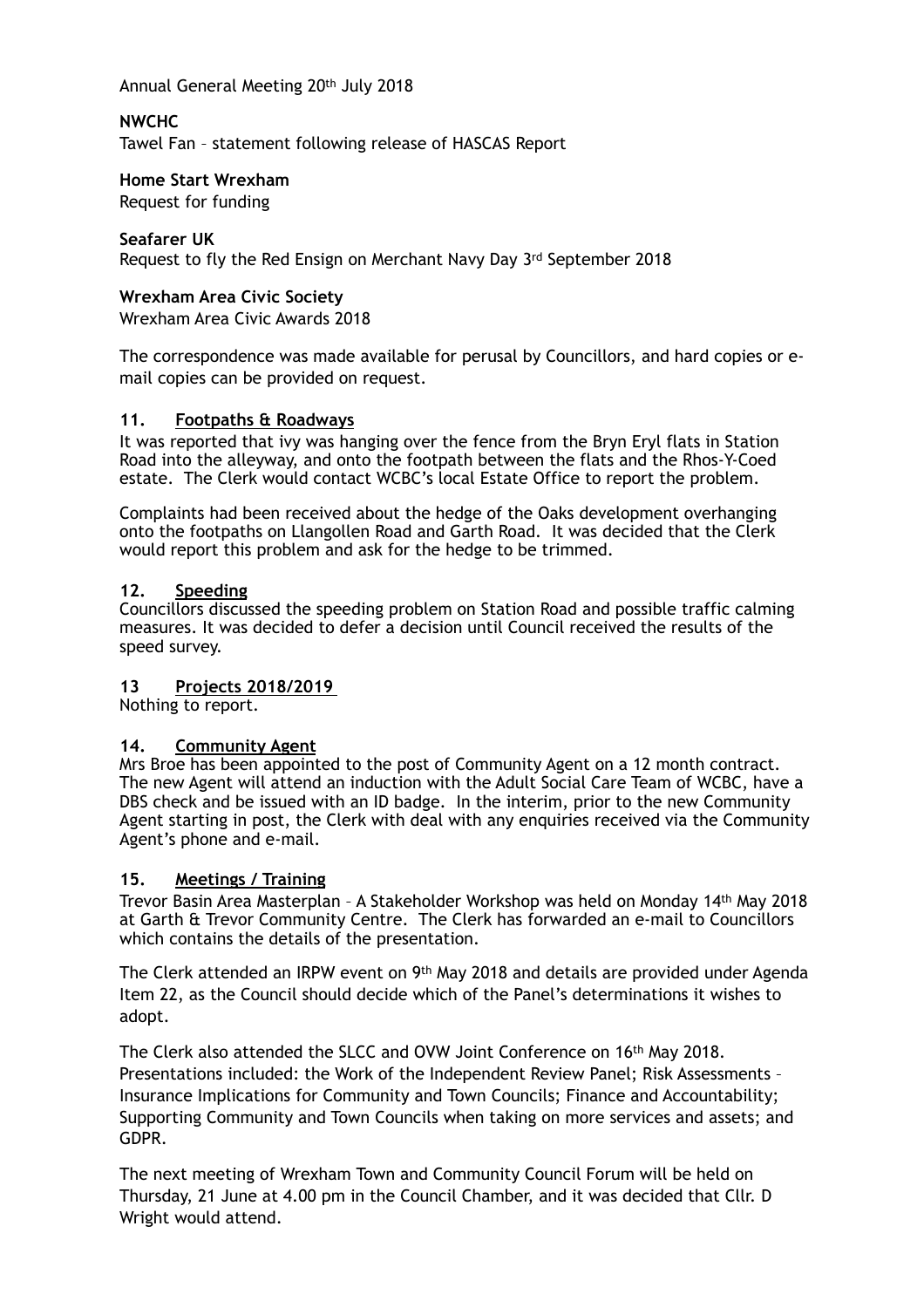#### **16. Noddfa Cemetery 9/18**

The risk assessment for the Cemetery has been completed for signature by the Chairman. The contact details on the Cemetery gate would be changed to the details for the new Clerk.

There has been an enquiry from a stonemason asking if kerbs can be placed around graves but the rules and regulations for the control and management of Noddfa Cemetery which were reviewed in 2016 state that this is not permitted. The Clerk would inform the stonemason.

# **17. Playgrounds**

George Avenue Playground – it has been brought to the attention of the Council that the litter problem at the playground has worsened, and there have been instances of dog fouling. Also, ripped metal cans have been found on the ground. The Clerk has logged this with Kingdom and asked for more frequent patrols of that area. Also the Clerk will ask the PCSO to patrol the area more frequently and to visit local schools to talk to pupils about keeping their playgrounds litter free.

# **18. Newsletter**

One quote had been received for printing of the newsletter and it was decided to defer a decision on printing of the quarterly newsletter until a further two quotations were received to ensure that the Council achieve value for money.

# **19. Best Garden Competition and Community Planters**

Garden Competition – The Clerk reported that the competition will be judged on Thursday 12th July by Andrea Evans and Tony Roberts. Competition details and an application form have been included in the newsletter and the Clerk distributed copies of the form to Councillors. It was decided that the Clerk would contact John Beckett to ask if he could again photograph the competition entries on judging day.

Community Planters – These are in the process of being planted. Also the large planters on the Green in Trevor, at the entrance to the estate, and the Hyfryn border in Garth have been weeded and tidied by P Ankers. The Clerk would check on the progress of planting with Derwen College, and also request 2 hanging baskets for Hafryn flats.

## **20. Insurance & Risk Assessments**

The risk assessment for Street Furniture has been completed.

The new playground at Garth has a 2-year warranty, from when installation was completed. This covers manufacturing and installation defects but not wear and tear or vandalism. The Council discussed the options of either insuring the play equipment at all 5 playgrounds at an annual cost estimated at £1000, or setting up a contingency fund to pay for any damage to equipment. The fund could be added to each year. The risk of loss of all equipment in a playground at the same time was discussed and whether equipment was metal or wood. It was decided to continue with a contingency fund for playground equipment for this year and to review the situation when the Council's insurance is due for renewal.

# **21 Finance**

The Clerk provided copies of the accounts as at the end of May 2018, including receipts for 2018/19, a bank reconciliation, and budget monitoring of income and expenditure against the budget/precept.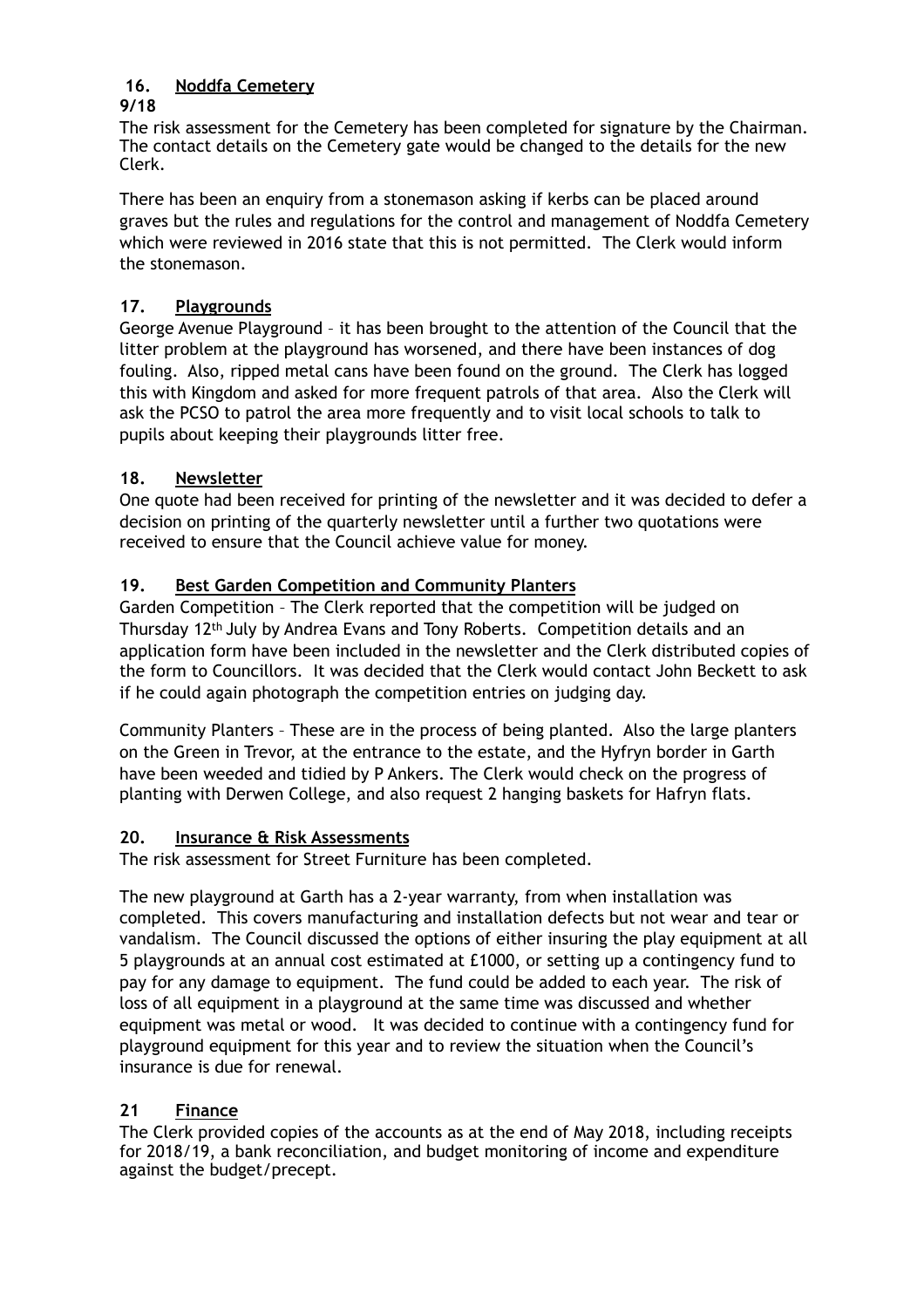## **10/18**

It was decided that the Clerk would arrange a meeting with the business manager at the bank for the Clerk, the Chairman of the Finance Committee and Cllr. D Wright to amend the address and signatory details on the bank account, in addition to obtaining information on internet banking.

The following payments were authorised:

| <b>M</b> Valentine           | 102056 | £184.80    |
|------------------------------|--------|------------|
| <b>AVOW</b>                  | 102057 | £49.50     |
| N Stringer                   | 102058 | £48.00     |
| J Wilson                     | 102059 | £75.24     |
| P Green                      | 102060 | £555.00    |
| <b>P</b> J Ankers            | 102061 | £220.00    |
| <b>P</b> J Ankers            | 102062 | £255.00    |
| P Green                      | 102063 | £520.00    |
| J Evans                      | 102064 | £421.65    |
| J Wilson                     | 102065 | <b>NJC</b> |
| J Evans                      | 102066 | NJC        |
| <b>HMRC</b>                  | 102067 | £832.87    |
| <b>JDH Business Services</b> | 102068 | £159.60    |

## **22 IRPW Determinations**

The Clerk reported that the Panel has made several changes to the remuneration of members of Community and Town Councils. Unlike principal authorities where determinations are mandatory, community and town councils must firstly decide by resolution which determinations, are to be adopted by the council. The rates specified, if adopted cannot be amended although individual members may opt out of receiving payments (by advising their proper officer in writing of their wishes).

The Council considered whether to adopt determinations 44, 47, 48, 49, 50, 51, 52 and 53 and it was decided to adopt determinations 44, 48, 49, 50 and 51.

**Determination 44:** As the Council has income or expenditure of between £30,000 and £200,000 it is in the Panel's Council Group B. The Panel is mandating a payment to each member of £150 per year for costs incurred in respect of telephone usage, information technology, consumables etc.

**Determination 48:** Community and town councils are authorised to make payments to each of their members in respect of travel costs for attending approved duties. Such payments must be the actual costs of travel by public transport or the HMRC mileage allowances.

**Determination 49:** If a community or town council resolve that a particular duty requires an overnight stay, it may authorise reimbursement of subsistence expenses to its members at the maximum rates set on the basis of receipted claims.

**Determination 50:** Community and town councils are authorised to pay financial loss compensation to each of their members, where such loss has actually occurred, for attending approved duties at the rates set.

**Determination 51:** All Councils must provide for reimbursement of necessary costs for the care of dependent children and adults and for personal assistance needs up to a maximum of £403 per month.

Councils are required to publish details of all payments made to individual members in an annual Statement of Payments. This information must be published on council notice boards and/or websites and provided to the Panel by e-mail and post no later than 30 September following the